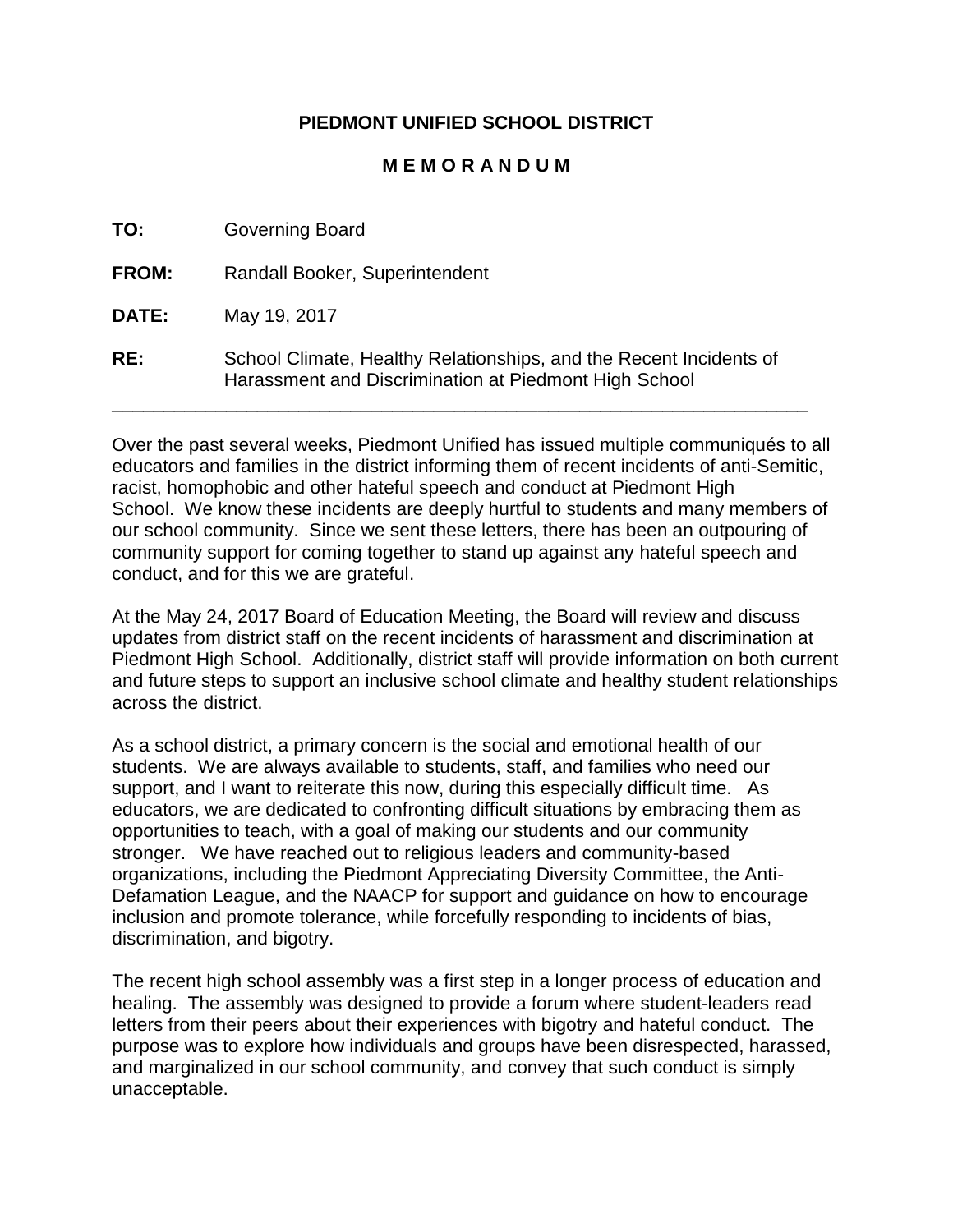Many in the community have asked for more detail about incidents discussed at the assembly that resulted in suspensions. These incidents, all of which occurred on campus and have been corroborated, include: verbal comments incorporating "n\*\*ger," "f\*\*\*ing Jew," "dumb Jew," and "burn in Auschwitz"; students mimicking a "heil Hitler" salute; and a group of students forming a swastika with their bodies as they sat or lay on the floor. The District will not disclose any information that could identify or violate the privacy of the students involved. Also, it is important to note here that some students who have been the target of hateful behavior did not wish to participate in the assembly by sharing their stories, and other students shared stories but did not notify the administration of the incidents they described. Administrators are currently following up on all allegations of mistreatment.

Following the recent incidents in our school community concerning hateful speech and conduct, there have been confirmed reports of one student kicking a fellow student in retaliation of their alleged involvement in the anti-Semitic incidents and a separate incident of verbal and written threats against a student. The District and Piedmont Police Department are working together to investigate these allegations, which are deplorable. These incidents must stop as they do not reflect the general tenor of respect, civility and inclusiveness that we try to foster within the schools and the greater Piedmont community.

Over the past few days, high school and district administrators have visited every high school English class to meet with all students. Their message was to address our expectations of compassion and respect for all, and discuss the importance of acting with honor and compassion for others. We have reiterated District resources for reporting harassment, hate-speech, bullying, intimidation, discrimination, or violence. Also, we have introduced a newly developed incident reporting link [\(https://goo.gl/forms/vp3OEgPbrSRPoFqu2\)](https://goo.gl/forms/vp3OEgPbrSRPoFqu2) where students can make these reports directly from their Chromebooks.

Furthermore, we introduced the District's Title IX Coordinator to all students, Dr. Cheryl Wozniak, and defined her role as an independent support for students and staff who feel they may have been discriminated against, harassed, intimidated, or bullied based on their actual or perceived race, color, ancestry, national origin, nationality, ethnicity, ethnic group identification, age, religion, marital or parental status, physical or mental disability, sex, sexual orientation, gender, gender identity or gender expression.

The Board of Education recently developed a letter that was emailed to all PUSD families expressing their dismay at the recent incidents and their commitment to work together in crafting solutions to address the issues of bullying and hate, and leveraging teachable moments to help us to build a community in which we honor each other and hold each other accountable.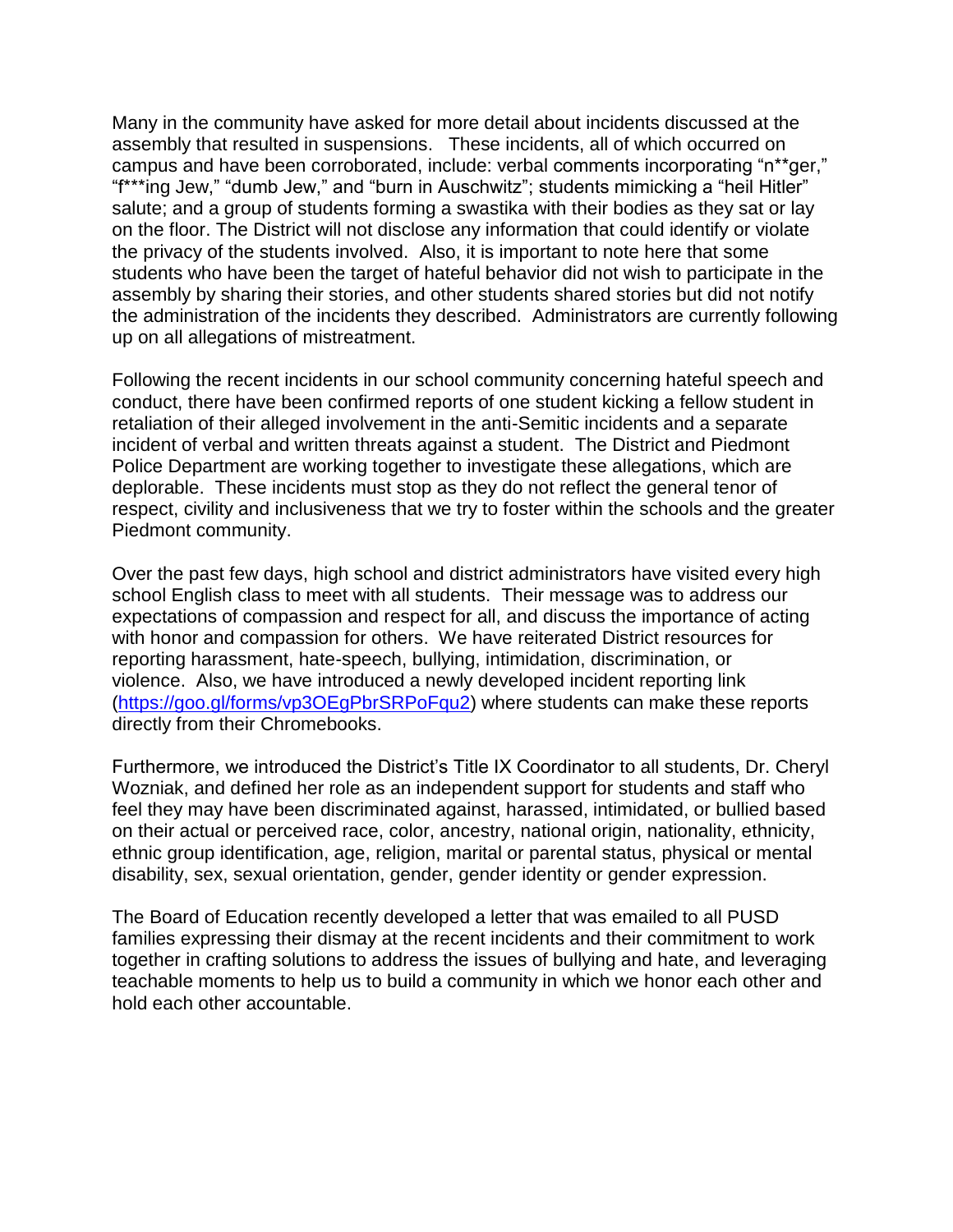*Dear Piedmont Community,*

*Our board has been profoundly and deeply disturbed, saddened and affected by the hate-related incidents in our school district.* 

*Our educational community—extending from board members and district staff to teachers, students, and their families—has a long-term, demonstrated commitment to providing a learning environment that is safe and secure for all students, built on compassion and mutual respect, and celebrates the richness of our diverse identities. The recent incidents clearly demonstrate to us that, in spite of our best intentions and efforts, there is more work to do.* 

*We recognize the courage of the students who have reported their experiences. These issues cannot be addressed without their voices to re-start conversations, and to serve as the impetus for better and more effective immediate and long-term approaches. We recognize, too, that this is particularly challenging for all involved students and their families, and that the impact is felt throughout our community at large.* 

*Some form of the Golden rule—treat others the way you want to be treated—occurs across cultures and religions. Our expectation is that our community will apply that rule here to those who have been harmed, to those who spoke up, to those who committed or witnessed these actions, and to those who have been affected.* 

*We are grateful for the work of the district staff and teachers. They have demonstrated real concern about these issues, and have worked with students and members of the community to craft the first steps to address them. As important, they are demonstrably committed to partnering with various support groups, religious and civic leaders, and others to implement longer-term strategies to make sure we build and sustain a safe, nurturing and respectful educational environment where every student can learn and grow.* 

*We are committed to addressing the incidents of these last weeks. As community members we are inextricably linked; what happens in one part can have a profound impact on another. This is an opportunity for us to model the behavior we want to teach our children. We will work together, respecting myriad voices, crafting solutions to address the issues of bullying and hate, and leveraging teachable moments to help us to build a community in which we honor each other and hold each other accountable.* 

#### *Respectfully,*

#### *Piedmont Unified SD Board of Education*

*Sarah Pearson, President Amal Smith, Vice President Doug Ireland, Member Cory Smegal, Member Andrea Swenson, Member*